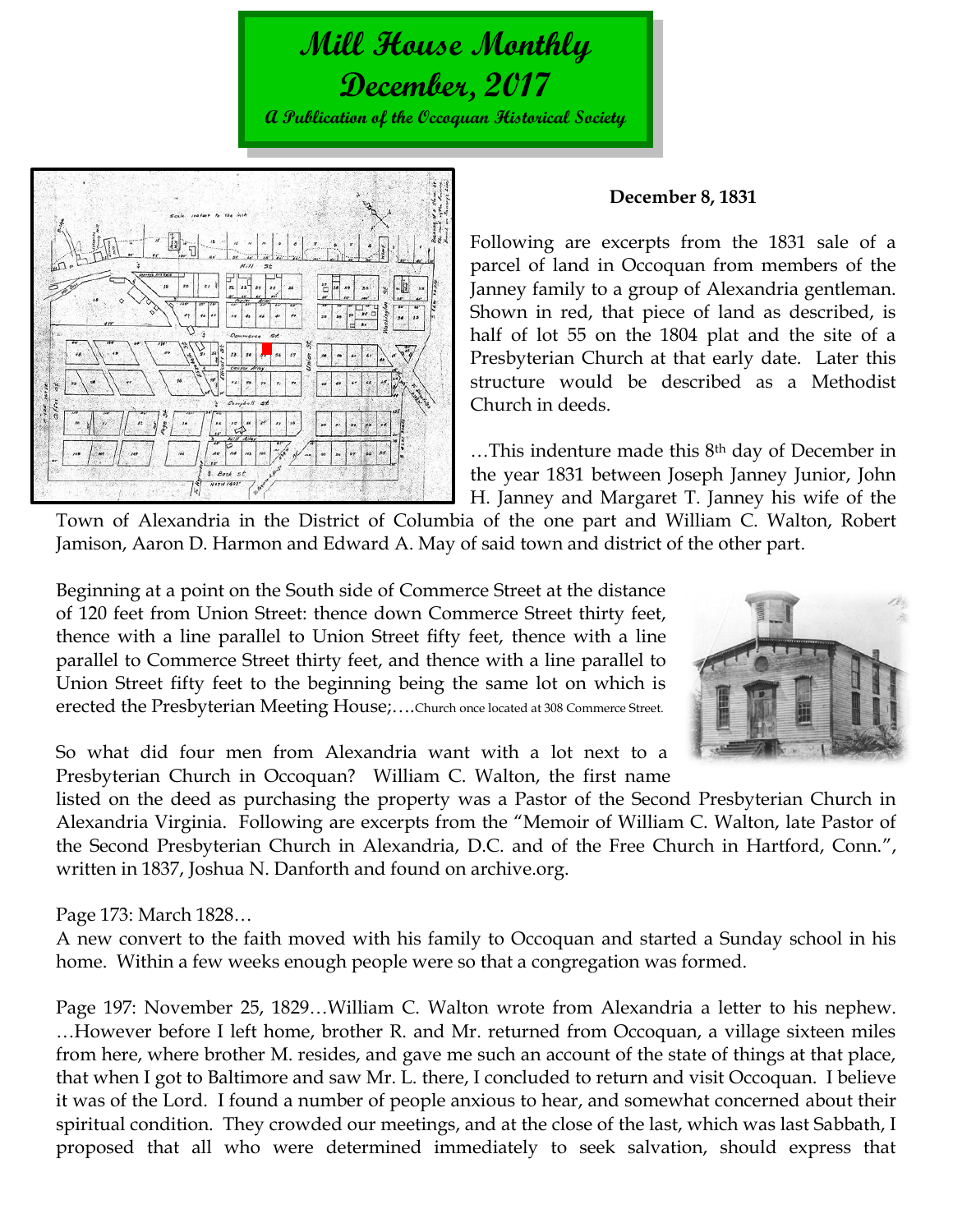determination by going down upon their knees. Instantly there was a sinking to the floor all around to the number of twenty-five or thirty persons! Since that time I understand that six or seven have obtained a hope; others have been laughed out of their concern. But still the work is going on, and, I hop', will go on; though it meets with violent opposition. A minister there, by a little imprudence, might soon bring himself something like the fate of Stephen. Brother M. has a Sabbath School there of upwards of forty scholars. In this school the excitement commenced…..

The brother thus useful at Occoquan, the place of his abode, was once an infidel, and through the agency of Walton was snatched from the grasp of the enemy, and by the Spirit of the Lord transformed into a brave soldier of the cross…

Page 204: January, 1830…. Walton visited Occoquan, preached to the little church, addressed them on the subject of temperance, and **purchased a lot for the use of the Sabbath School, and public worship**.

Page 209: September 6, 1830…. yesterday according to appointment, I went to Occoquan, and last night preached in our new building for the first time. It was full, and the people were very attentive, some wept…..I feel a sort of parental fondness for the building. I exceedingly rejoice in the accomplishment of such an object. The Lord has built the home, and therefore we have not labored in vain."

Page 210: September, 1830….. Rev. Walton held a series of meetings at his favorite Occoquan, taking with him, as assistants in the work, a number of his church members, and worshiping in the woods, because no house could contain the people. \*\*\*\*\*\*\*\*\*\*\*\*\*\*\*

From the history of the Old Presbyterian Meeting House in Alexandria, VA, we learn that Rev. Dr. Elias Harrison was ordained in 1817 and served the community until 1863. According to the Meeting House history, during his years of service he was instrumental in organizing several new congregations, one being in Occoquan. Many accounts are given of Harrison as a tireless abolitionist, working to fight slavery even after Alexandria was once restored to Virginia in 1847, where it was illegal to even utter against slavery. In 1818 the Presbyterian Church declared that slavery was a sin and it was the duty of all Christians to work for the abolishment of slavery.

Reverends Harrison and Walton must have crossed paths with their work in the Presbyterian community. This early Presbyterian Church community in Occoquan along with the Quaker presence helps set the stage for Occoquan being a core of abolitionists prior to the Civil War and the staging of the Lincoln Liberty Pole in 1860. The 55 votes Abraham Lincoln received from the Occoquan district were his only votes in Prince William County in the 1860 election. The strong influence of men like Reverends Walton and Harrison helped form a base for the freedom of all people. Local residents John Underwood and Samuel M Janney both faced trials for their stance against slavery. Providence thankfully brought these people to Occoquan to stand for what was right.

Notes: From 1801-1846 Alexandria was part of the District of Columbia and called Alexandria County.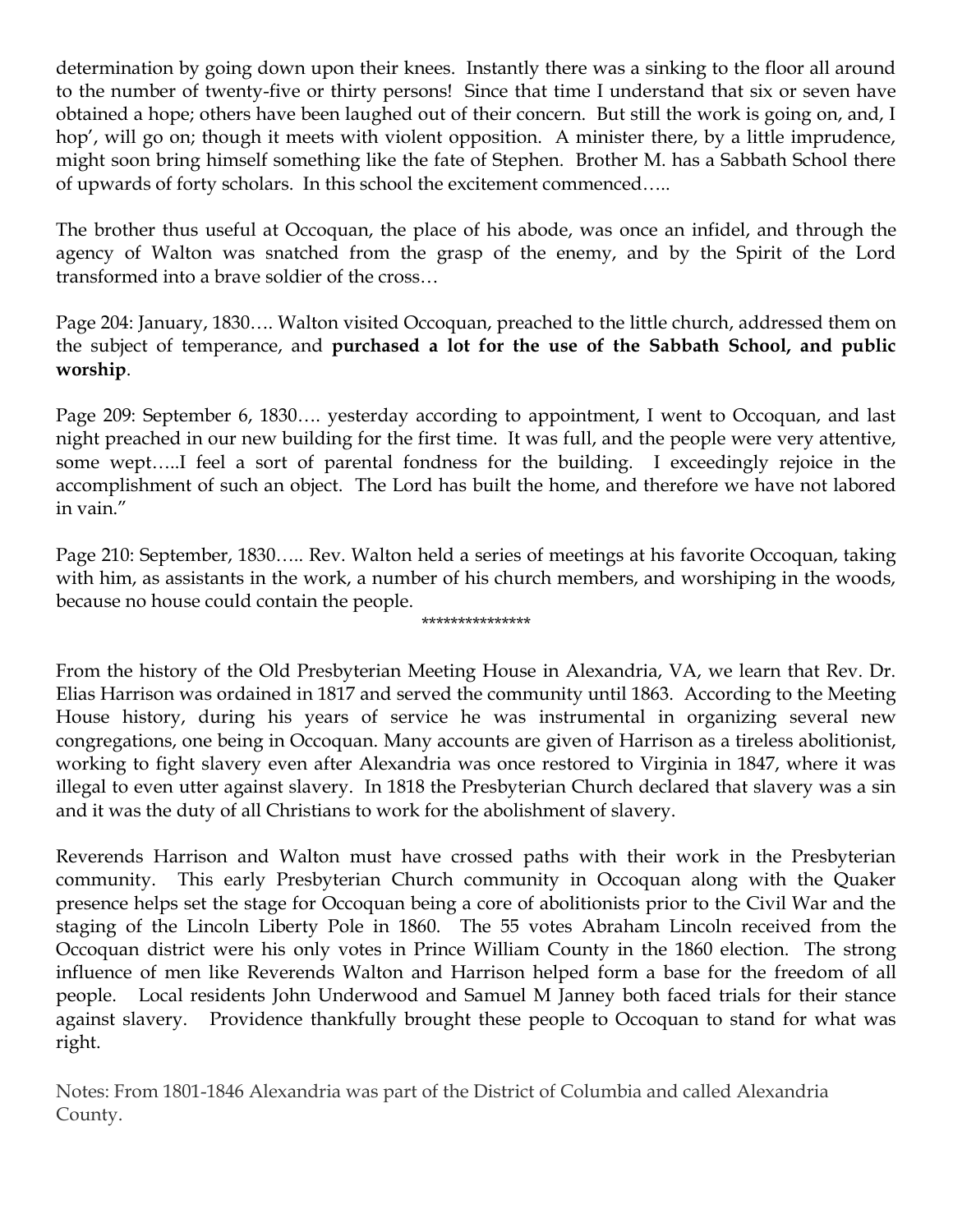# **Our Mill House Museum Docents**

It's that time of year to reflect on what we have accomplished over the past 12 months. At the Mill House our accomplishments are in a big part the result of the staff who shared their love of Occoquan history with our visitors.



That love of history and the many different avenues it represents is a theme that follows our museum interpreters when they walk out of the doorway at 413 Mill Street. Following are short descriptions of what we spend our "free" time on.

Anna Marie McCloskey shared this with us. *As the "Matriarch" of a large family...I enjoy the togetherness and special doings all year long. I also love to paint in oils that I give away to family and friends. I recently sold 5 paintings through a designer which was a big surprise. My life is a simple one that I share with my sweet shelter dog "Daisy".* On the left is Anna Marie, back row, fourth from the left, along with her family. Anna Marie rotates days at the museum but can be found on some Tuesdays, Wednesdays and whenever we give her a call!

On the right is Robert (Bob) W. Purdy posing next to a poster detailing the development and variations in mackerel shark teeth at the meeting of the Society of Vertebrate Paleontology in Bozeman, MT, October 4, 2001. A longer version of this study was published in a peer reviewed journal about five years later. It was cited as the first paper to trace the development of shark teeth from embryo to adult. Bob is retired from the Smithsonian and is a fossil fish specialist. Bob can usually be found at the Mill House on Wednesday unless he is out on a dig!

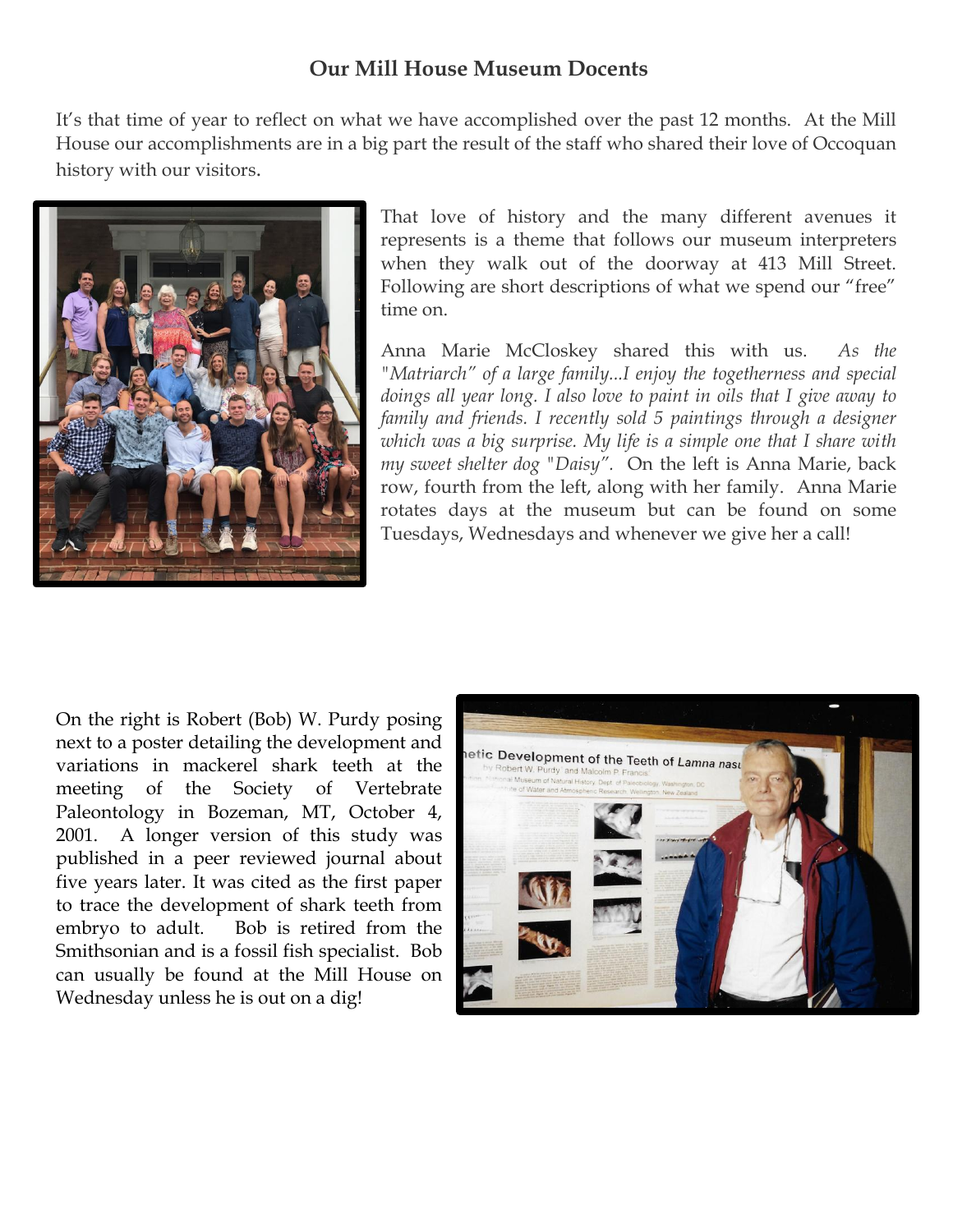

On Tuesdays, look for Joe Neville on duty at the museum. You might also find him on the road at Spring Training in Fort Myers, Florida, as in the picture on the left. Research relating to German Americans and the outbreak of World War I occupies much of his time. Joe's research has resulted in the delivery of several papers at the annual symposia of the Society for German-American Studies.



Crystal Alavez, on the far right, is standing with a friend on a bridge over the site of the Boston Tea Party. Crystal told us; *I love visiting historical sites, but it's even more fun with friends. Above all, I love spending time with friends and family. Whether it's hiking or watching a movie.* Crystal came to us as a volunteer, generously donating her talents. Crystal can be counted on to help out at special events and fill in at the museum as her time allows.

Saturday usually finds Rhonda Williams at the Mill House where she enjoys meeting our visitors and sharing our Occoquan history. A historian through and through she is the keeper of her family's genealogy and a member of the DAR. Gunston Hall, the home of George Mason, is lucky to have Rhonda as a house interpreter several days a week. Spare time is not in her vocabulary but tending her garden and particularly herbs adds some relaxation to her busy week.

Dace Krastkalns told us; *I love to travel. I have been to Europe and Canada several times and have visited 40 out of the 50 states (even Hawaii and Alaska). When traveling I make a point of finding historic houses, museums and places of interest to explore. I enjoy cooking and have taken gourmet classes in Charleston, New Hampshire, Georgia, New Mexico and of course Virginia. As a die hard "foodie" I have a collection of over 600 cookbooks. I also enjoy reading both fiction and nonfiction. Books take me to places I would never be able to visit.* As Cicero said - "A room without books is like a body without a soul." We start our week with



Sunday and Dace at the museum.

Dolores Elder enjoys traveling to historic sites such as Louisbourg, Nova Scotia and the light house on the left. Historic research, reading, crafts, baking, early morning walks, family, friends and her favorite roll as Grammy are all great ways to spend the day. Stop in at the museum on Monday, Thursday or Friday to say hi.